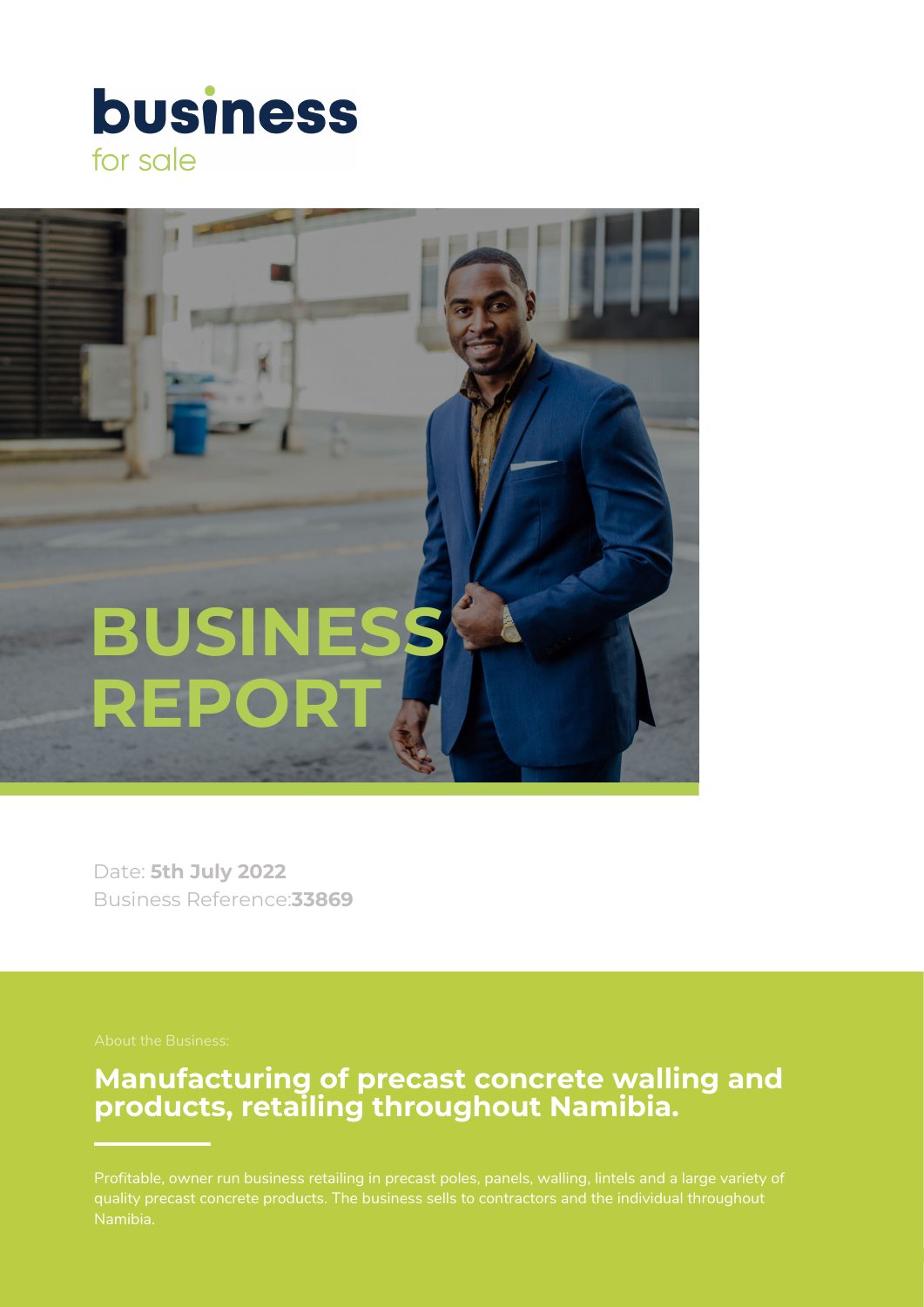# **Manufacturing of precast concrete walling and products, retailing throughout Namibia.**



Sector: **Manufacturing**

**Asking Price:** N\$ **9,752,000**

**Monthly Profit:** N\$ **163,366** Asset Value: **N\$ 7,036,097**

Stock Value: **N\$ 398,000**

Yearly Net Profit : **N\$ 1,960,388**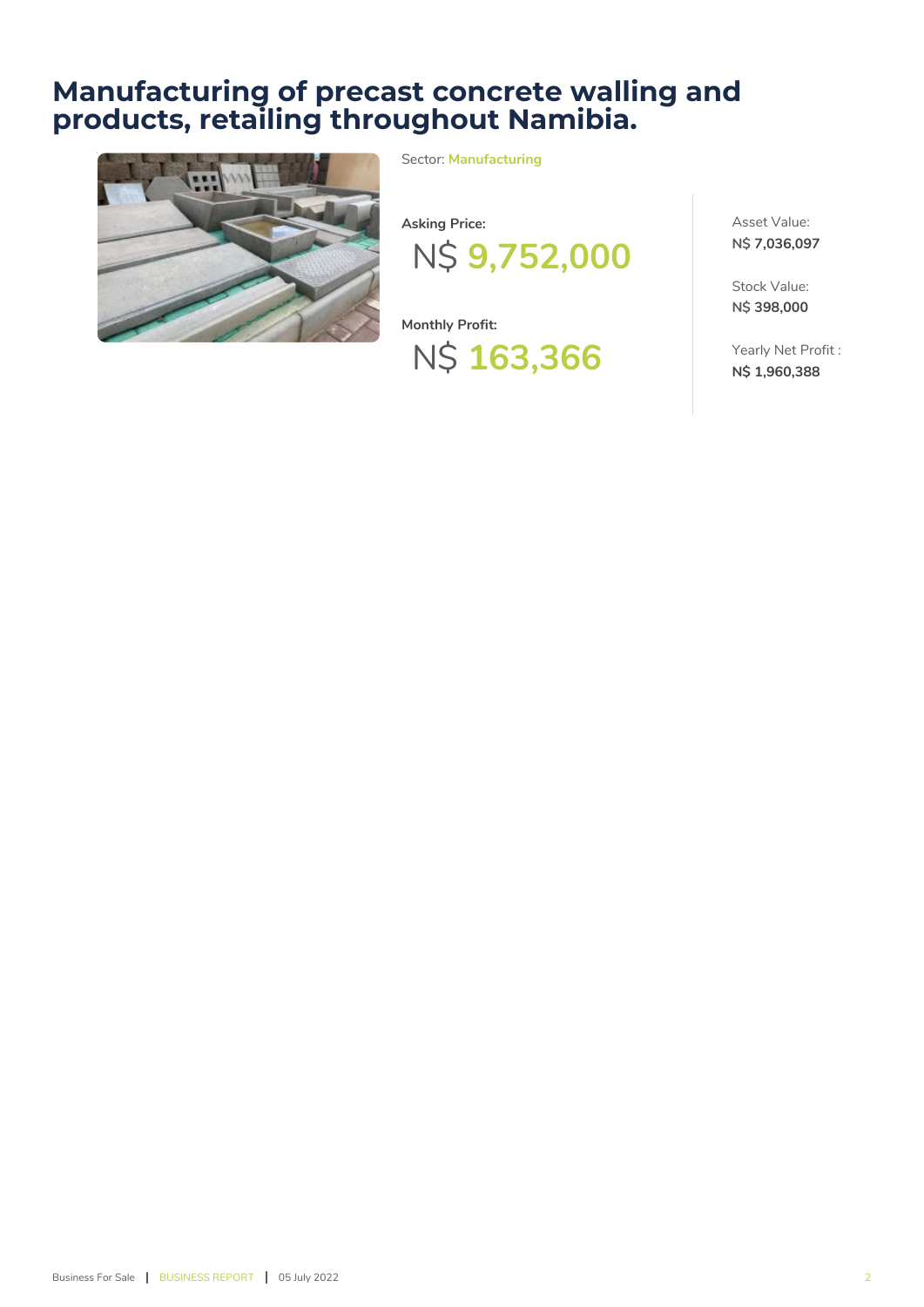

### **Fully describe the business's activities?**

Profitable, owner run business retailing in precast panels, poles, walling, lintels , road kerbs and a large variety of quality precast concrete products. The business sells to a dealer network, contractors, builders, farmers, municipalities, local government and individuals nation -wide.

#### **How does the business operate on a daily basis?**

- Start of day Management meeting with staff and instructions for the day's production / delivery
- Casting of material / demoulding of product rotation
- Administration of material order, sales, staff etc
- Cash client liaison
- Receipt of orders from Dealer groups, processing onto system
- Checking of stock figures vs orders in hand etc. Check systems are in place.
- All products are itemized with weight.
- Invoices lined up with delivery notes and transported to clients
- Copy of invoice emailed to client as well

# **What Advertising/Marketing is carried out?**

This business has a website however their is opportunity for more intense marketing

# **What competition exists?**

There are around 9 other businesses manufacturing concrete precast products, however this business is one of the largest in its field.

# **How could the profitability of the business be improved?**

Further moulds can be purchased increasing the product range. Profitability can be greatly increased with emphasis on sales generation – better marketing. In terms of production the facility has the capacity to double production with minimal infrastructure changes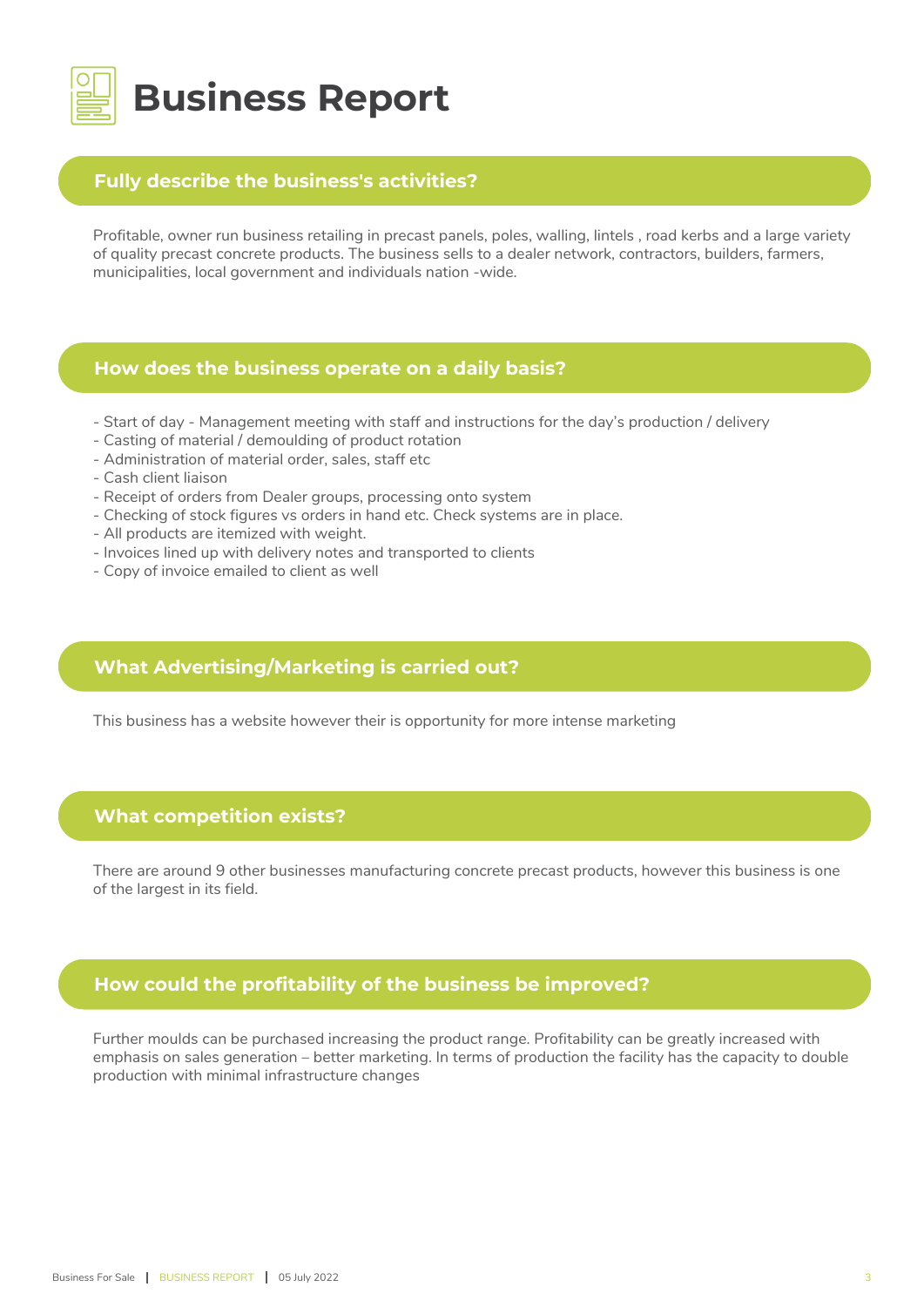# **Give a breakdown of staff/ functions/ length of service?**

A break down of staff, functions and length of service is available to interested buyers. The two active owners of the business are involved in the day to day running of the business, together with managers in each department of the business.

#### **Do any have management potential?**

There are a number of managers for each department in place.

#### **When does the current lease end?**

The seller is the owner of the property and will renew the contract at the same rental amount to the new buyer for the first year. Thereafter there will be a annual rental increase of 10%. The period of the lease agreement can be secured for a minimal period of 5 years or more, optional to the buyers requirements. The property is set up to cater for manufacturing purposes, therefore should alternative premises be sourced it would cost around 3 million to move the business. The property includes a concrete cilo and screw conveyor which are the property of a Cement supplier. Rent, electricity, water and security total +/- 32000 including VAT / month.

#### **What are the trading hours?**

Monday to Friday - 07h00 to 16h30

#### **What are the main assets of the business?**

The main assets of the business are the moulds and trucks.

#### **Strengths?**

This business supplies major dealer networks, municipalities, government contracts and all contractors and individuals through out Namibia. It is owner run therefore strong secure systems are in place and in turn gives a quality customer service to all its clientele. There is an agility to increase capacity.

### **Weaknesses?**

The building industry has declined in Namibia over the last three years.